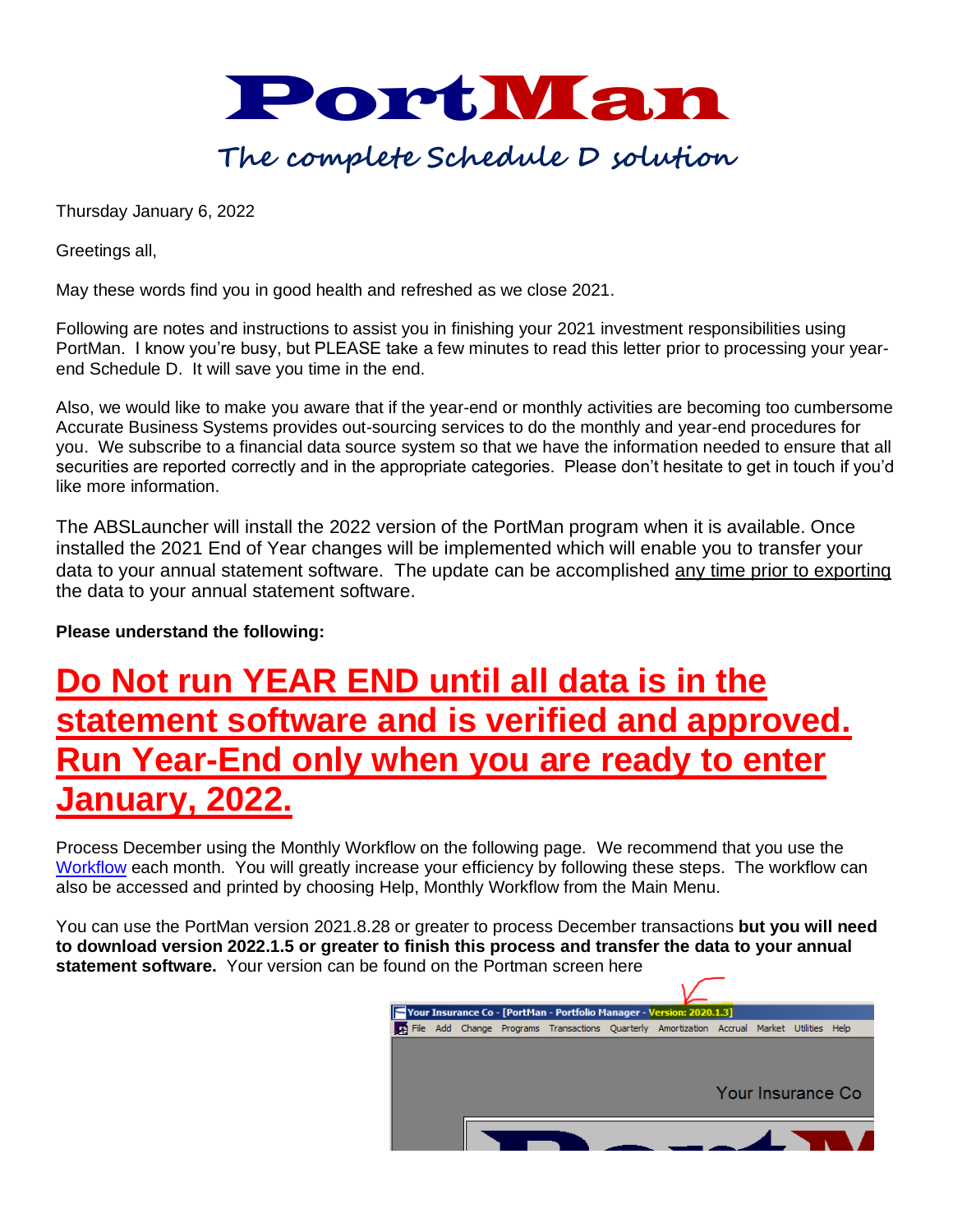

Processing the steps below in the order given will help ensure accurate and successful results.

# **1) VERIFY**

a) Prior to entering data for the intended month verify that Month-End processing has been completed for the prior month. You can do this by looking at the Current Month field on the Main Menu. The transactions you intend to enter should be dated within the month displayed. If that's the case, then proceed to step 2. Otherwise, run Month-End from the Programs menu choice.

## **2) PROCESS PURCHASES**

- a) **Add** Purchases and Acquisitions
- b) **Pre-Post** acquisition transactions to verify accuracy. Check off Pre-Post report and statement.
- c) **Post** acquisition transactions

## **3) PROCESS INCOME**

- a) **Enter** interest, dividend, and principal reduction transactions using Transactions, Income.
- b) **Pre-Post** income transactions to verify accuracy. Check off Pre-Post report and statement.
- c) **Post** Income Transactions

## **4) PROCESS DISPOSALS**

- a) **Enter** Sales, Maturities and Calls using Transactions, Calls, Maturities, Sales.
- b) **Pre-Post** disposal transactions to verify accuracy. Check off Pre-Post report and statement.
- c) **Post** disposal transactions

# **5) VERIFY**

- a) **Print** Portfolio Report
	- i) Compare with Custodial Statements. *Par and Shares need to match.* Or, more efficiently, price the Portfolio using a file. If Market Vales match, the Portfolio matches the Custodian and you continue.

### b) **Process**

- i) Update Market Prices and Designations from the Market Screen
- ii) Accrual
- iii) Amortization
- iv) Verify Pre-Post report, then Post amortization transactions
- v) Book Value Adjustments from the Programs menu choice on the Main Menu.

## **6) Print Reports**

- a) Reconciliation
- b) GL Summary
- c) GL Detail
- d) Working Schedule D
- e) Others as desired

*NOTE: At Year end, you must print all reports and transfer data to the Annual Statement software before you process step 7.*

- **7) Month-End \*\***To enter January you will run Year- End
	- a) **Run Month-End** before starting a new month(Year -end for December)

*\*\*Do Not run Step 7 until you are ready to start January. You must run all December 31 reports and transfer files to the annual statement software before you run the Year-End program.*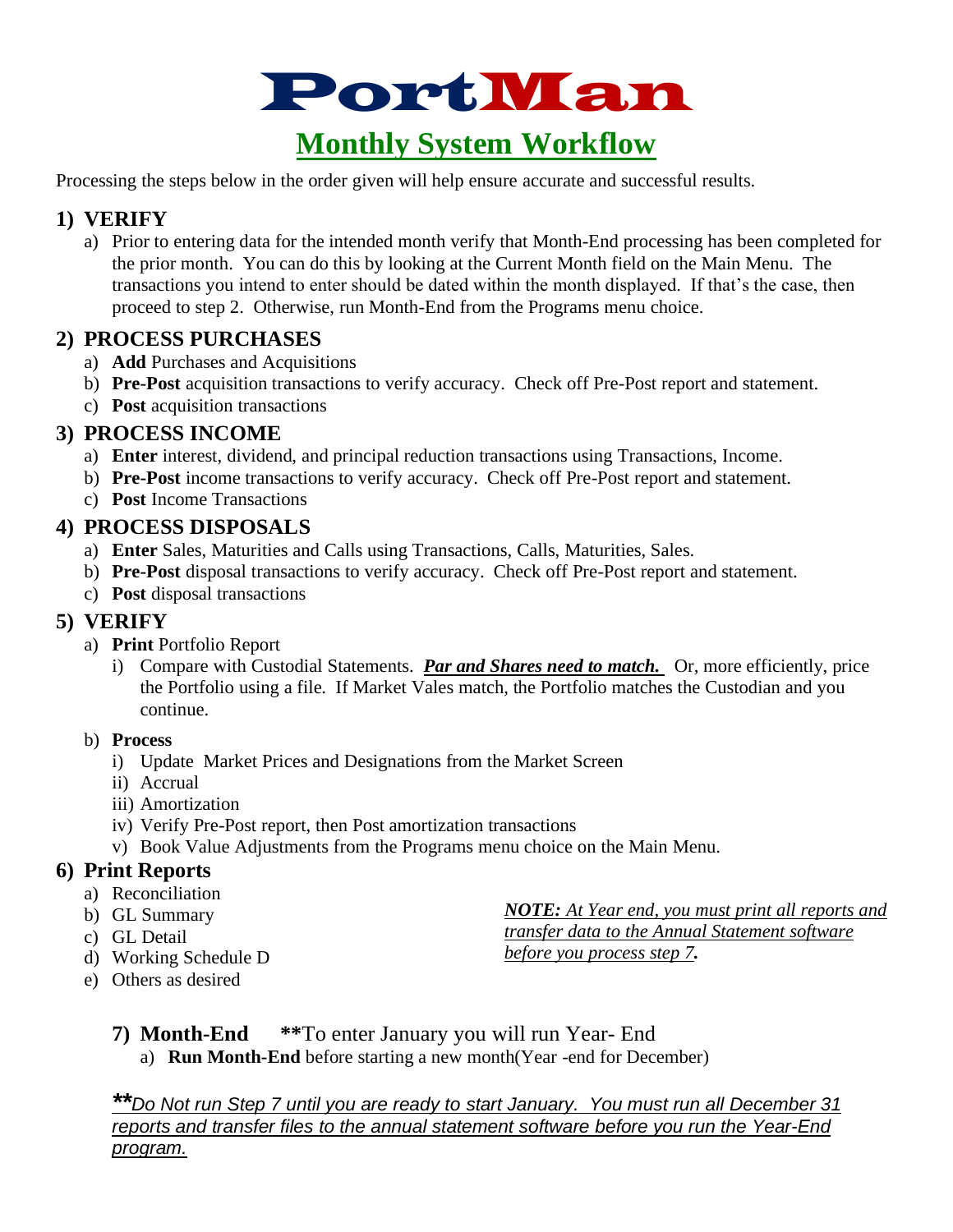# Notes concerning filing requirements

We strongly recommend that you subscribe to the applicable NAIC Annual Statement Instructions. Refer to the Schedule D and related Exhibits and Schedules instructions for Year End requirements. The PortMan Year End Reports and Transfer Files will enable you to be compliant if the data is set up correctly.

#### **How PortMan populates year-end data in reports and the File Export**

PortMan uses the same methodology for all data that requires categorization in the Year End export file and the Year End reports. For fields such as Code (Column 3 on Schedule D Part 1), Bond Characteristics (Column 5 on Schedule D Part 1), Summary Investment Category… PortMan will first look to see if the field is populated on the security Detail screen. If the field has a value PortMan will use it, if not the program will determine the value to the best of its ability by examining the rest of the data. It's best to make an Excel spreadsheet for the Summary Investment Schedule, sort it by the Category, then CUSIP to make sure the securities are in the correct buckets. If one needs to be changed, you'll Edit that security, Double Click the **Sum Inv Category** field to produce a pop up window with applicable values and choose the appropriate value. Re-run the report. You can also check the values of the following fields for each security by creating an **Active Spreadsheet** located on the Portfolio Reports tab. Instructions on saving spreadsheets below.

#### **Other Year End Data Points applicable:**

The **Capital Structure Code** field will be filled out as other fields that control Year-End reporting (Summary Investment Schedule…) in the system. PortMan will look to see if the field is populated on the Security Detail screen, and if it is, will use that value. If it's blank, it will look to see if there is a value in the Payment Rank field. Payment Rank is a field that can be populated with Bloomberg information. If there is a value in the Payment Rank field the export will use it to determine the correct code. If both fields are blank the export will autofill semi-annual payable securities with a Senior Unsecured code and Monthly pay securities with a Senior Secured code. Payment Rank and Capital Structure Code can be imported into PortMan from a new import feature from a spreadsheet provided by your Investment Advisor or Custodian. There will also be a report on the Year-End tab of the Print Menu that lists each security and its Capital Structure Code. Pass the list to your investment advisor so they can confirm each security is categorized correctly. If a code needs to be changed enter it in the Cap Structure Code field on the Security Detail Screen.

The Bond **Characteristics** field is populated in the Export file by examining the security and setting the appropriate value. Once again, it can be populated manually and PortMan will use that value if it is set.

The Schedule D Code field will be populated with a @ if it is 0 coupon bond. You will need to make sure any CD's you own under the \$250,000 FDIC limit be populated with a \$.

**Industrial and Miscellaneous Mortgage and Asset Backed** bonds must have the correct **Collateral Type** associated with their backing. The Year End tab of the Print Menu has a report named Structured Securities held per NAIC Type. The valid codes are listed on the last page of the report. If you have securities listed on this report the NAIC requires that each security have the appropriate code identification. Pass the list to your investment advisor so they can confirm each security is categorized correctly.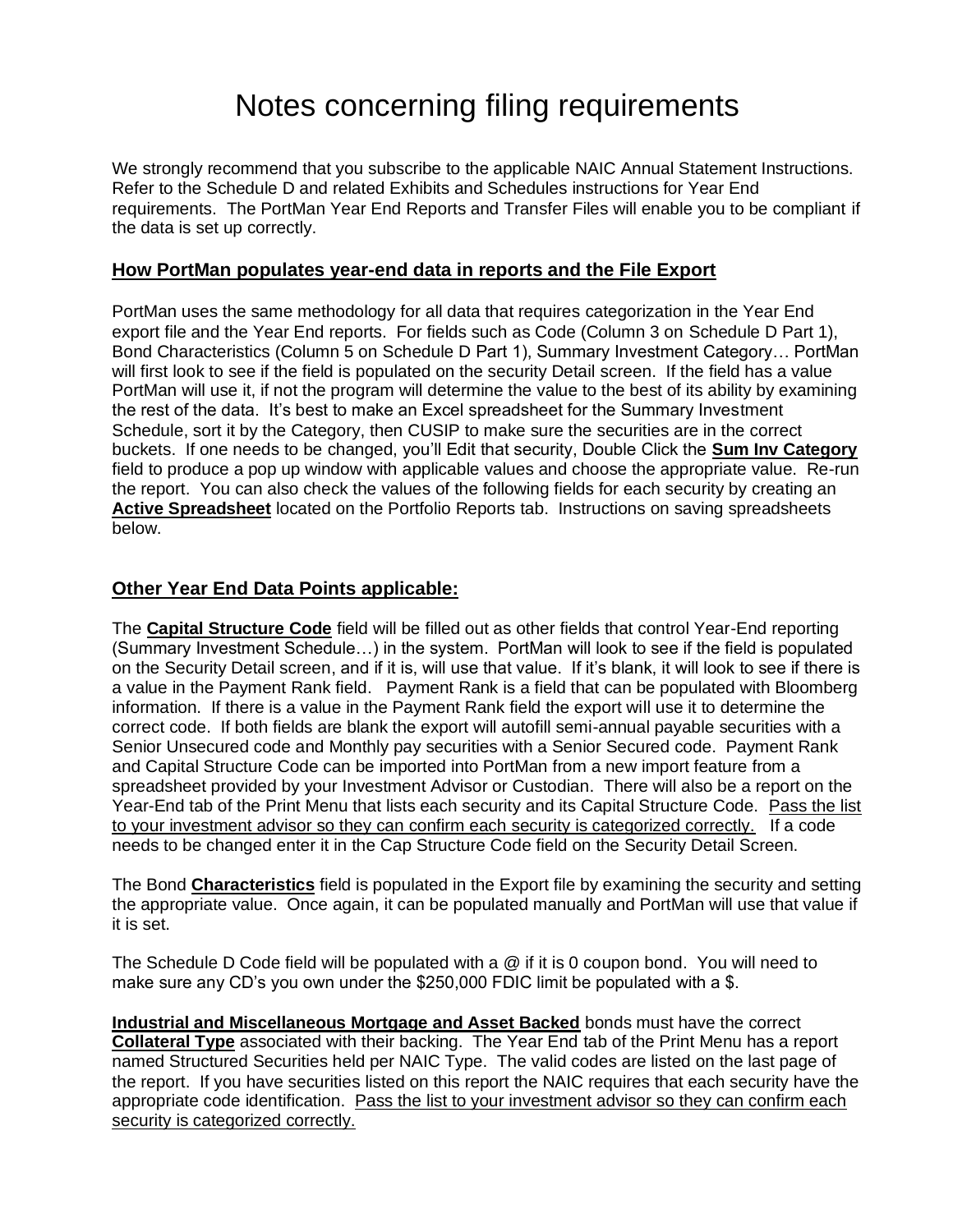**Fair Value** - There is a field on the input screens to designate the fair value associated with each lot. If left unselected or set to Default, the system will export securities as follows

| <b>Security Type</b>       | Default Fair Value<br>exported |
|----------------------------|--------------------------------|
| <b>BONDS, not Treasury</b> | 2                              |
| Bonds, Treasury            |                                |
| <b>CMO</b>                 | 2                              |
| <b>MBS</b>                 | 2                              |
| <b>Preferred Stock</b>     | 2                              |
| <b>Common Stock</b>        |                                |

For securities that are denominated or Issued in **Foreign** countries.

- If your security is denominated in a foreign currency you will have to designate as such. The field name is Currency Denomination and it is located on the top of Page 1 of the Security Detail screen.
- If your security was ISSUED in a country other than the United States, you will have to designate as such. The field name is Issuing Country and it is located near the top right of Page 2 of the Security Detail screen.

The NAIC requires that you list your **Pricing Method and Pricing Source** used to produce Market Values. You can set a default for all of your securities by:

Choose Utilities, Utility Screen from the Main Menu.

Choose the method by double clicking the Pricing Method field. Choose from the provided list.

A value must be provided for the Pricing Source field if you choose method a, b or c. Double-Click on the field to select a value. If you don't see your desired choice, you can type it in.

For securities that do not follow the default:

There are two fields on the Detail screens that will allow you to override the defaults chosen above by designating the pricing service you use for individual security. The first field is named Pricing Method. If you fill this field with a value, then a field named Pricing Source will display to accept input.

#### **Make Excel Files for your Year End Reports**

We highly recommend that you set a default folder and save your Year End reports to Excel. This will give you the detail data that makes up the Summary information of that report. Please note the bottom of the screen below. We also recommend that you print all Schedule D and Year End reports to a PDF printer to the same folder so all of your Year End data is in one place for later use.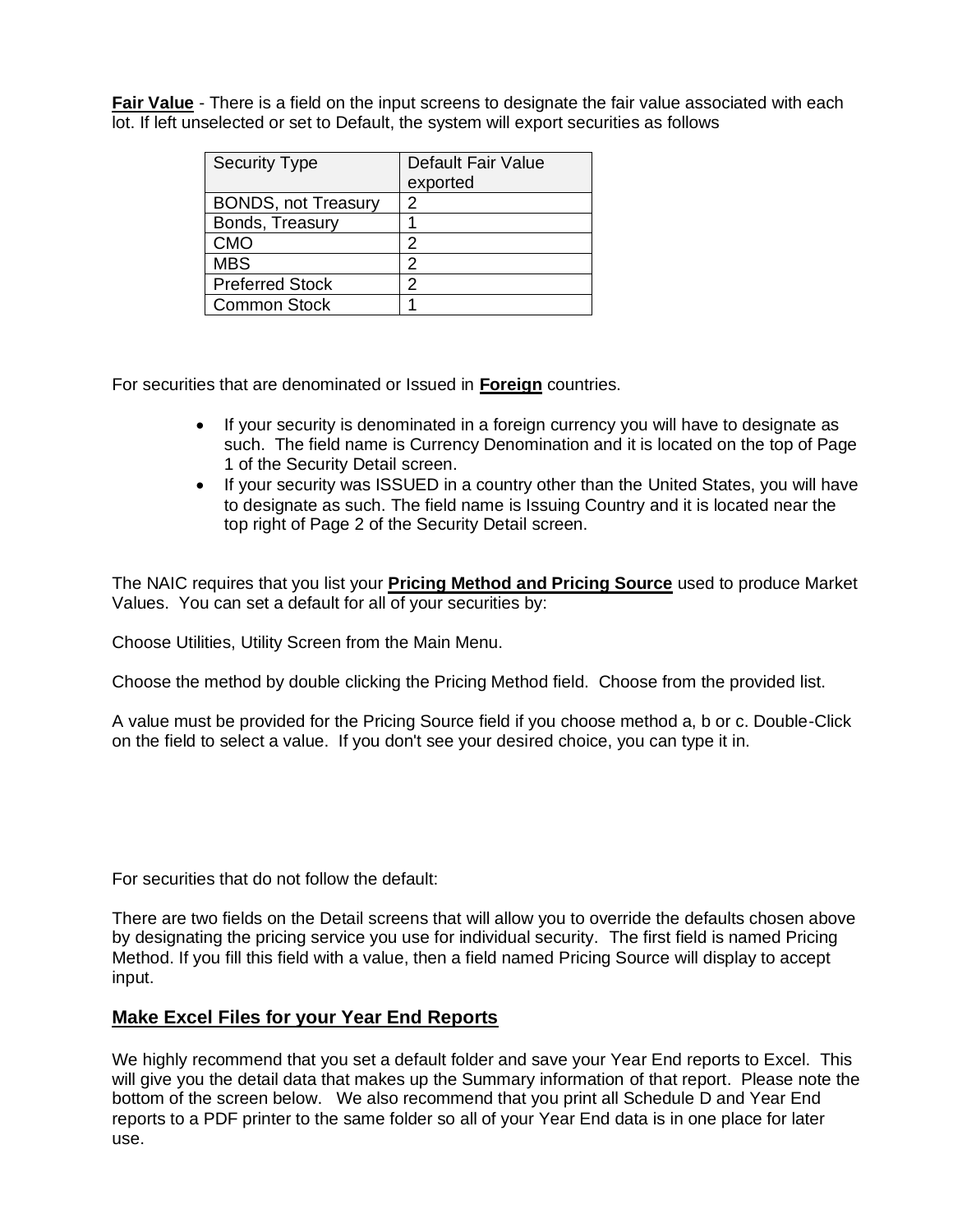| My Insurance Company - [Print Selection]<br>File Help                                   |                                            |                                                              |                             |                       | X<br>п<br>- F ×                              |
|-----------------------------------------------------------------------------------------|--------------------------------------------|--------------------------------------------------------------|-----------------------------|-----------------------|----------------------------------------------|
| Diagnostic<br>Miscellaneous                                                             | Quarterly                                  | Reconciliation                                               |                             |                       |                                              |
| Schedule<br>Portfolio Reports<br>D. DA, E Reports                                       | Year End<br><b>GL Reports</b><br>Month-End |                                                              |                             | <b>Detail Reports</b> | Close!                                       |
| □ AVR Report**                                                                          |                                            | □ Structured Securities held per selected NAIC Type          |                             |                       |                                              |
| □ IMR Report**                                                                          |                                            | □ Structured Securities held per NAIC List dated: 12/19/2019 |                             |                       |                                              |
| <b>▽ Issuer Reports</b>                                                                 |                                            |                                                              |                             | update naic list      | Clear All<br>Report                          |
| <b>▽ Part 1A Section 1- Quality and Maturity</b>                                        |                                            | Maturity Year & Yield                                        | Selections                  |                       |                                              |
| Ⅳ Part 1A Section 2- Maturity                                                           |                                            | □ Rating Report                                              |                             |                       |                                              |
| Special Deposit Report                                                                  |                                            | $\triangledown$ Twelve Month Loss                            |                             |                       |                                              |
| Ⅳ Summary by Country                                                                    |                                            | □ Variable Rate Securities                                   |                             |                       |                                              |
| <b>▽ Summary Investment Schedule</b>                                                    |                                            | <b>▽ Securities by Capital Structure Code</b>                |                             |                       |                                              |
| <b>▽</b> Unrealized Gain & Loss                                                         |                                            | Ⅳ Securities by Sovereign Rating (list dated: 12/31/2018)    |                             |                       |                                              |
| <b>⊽ NAIC Desig Percent</b>                                                             |                                            |                                                              | update Sovereign Rates list |                       | <b>Send Output to</b><br>$\Box$ Printer      |
| $\nabla$ Exhibit of Net Investment Income                                               |                                            | $\Box$ Screen<br>$\overline{\triangledown}$ Excel            |                             |                       |                                              |
| Ⅳ Exhibit of Capital Gains (Losses)                                                     |                                            |                                                              |                             |                       |                                              |
|                                                                                         |                                            |                                                              |                             |                       | <b>Process</b><br>Selected<br><b>Reports</b> |
| Maturity Year & Yield description<br>A report that lists bonds in the year they mature. |                                            |                                                              |                             |                       | Open Excel when export is complete           |
| Target Printer: PDF-XChange Standard V6 on Ne02:                                        |                                            |                                                              |                             |                       | Change Printer                               |
| Excel Export Path C:\Work\2019\12-Dec\                                                  |                                            |                                                              |                             |                       |                                              |
|                                                                                         | 1 of 2 [printmenuchoices.DB]               |                                                              |                             | Edit                  |                                              |
| PortMan - Portfolio Manager - Version: 2020.1.3                                         |                                            | <b>Print Selection</b>                                       |                             |                       | SCRL NUM CAPS                                |

## **Schedule D Export File**

There is only one export file that will be created for all annual statement vendors. The export file is named Schd.txt and it will reside in the Export folder defined on the utility screen and displayed on the Main Menu. Choose Programs, *Export Schedule D* from the Main Menu to create the file.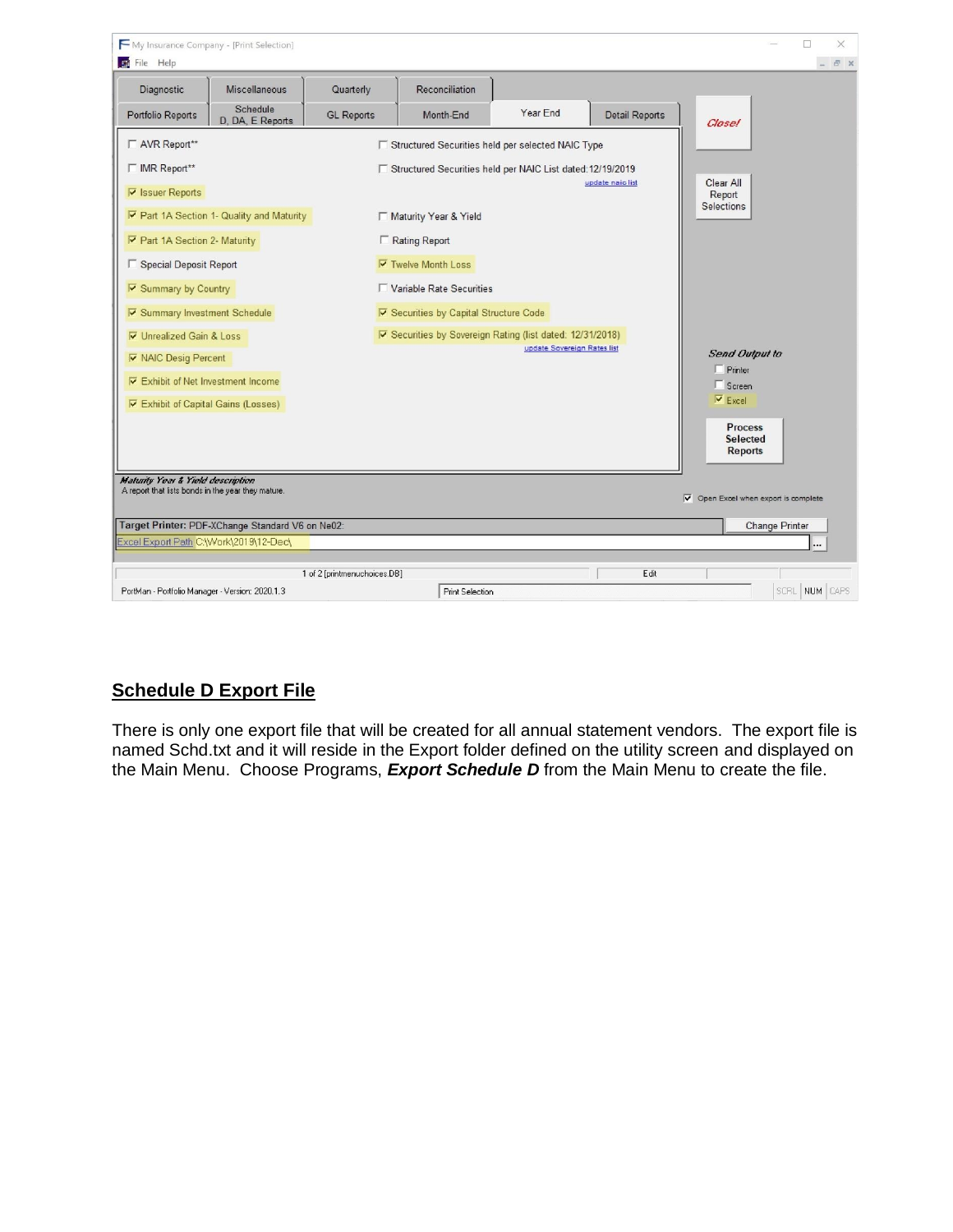# 2020 Year End Procedures

#### *1. Utility Settings*

Open the Utility Screen, Main Menu; Utility and verify the following: **Default pricing method and Source:** Setting these values on this screen will eliminate the need to set them on each and every security

- **Pricing Method** This will most likely be set to **c** or **e.** In any case, this value should reflect how your securities are priced. You can double click to select one of the 5 choices.
- **Pricing Source** If Pricing Method has been set to **a**, **b**, or **c,** then you will need enter a value into this field, Double-Click the field to get choices
- **BackUp Directory & Export Directory –** Verify that these folders point to a valid path.
- **Close the Utility screen**
- 2. **Process December** as any other month, but **do not run Month End/Year End**.
- 3. **Import or Input Market Prices and designations** into PortMan by clicking on Market from PortMan's Main Menu. Click OK to choose 12/31/21 when asked for the pricing date. Input or import prices and designations. Please remember that all Bond, CMO, MBS and ST securities must have their NAIC Designation begin with a number between 1 & 6. Preferred Stock (PS) securities must have a number between 1 & 6 in the initial character of their NAIC Designation. Choose Help, PortMan Manual, Market Price Import for instructions.
- 4. SSAP 43R compliance Companies that own securities designated RMBS or CMBS by the NAIC SVO have another step to determine the displayed NAIC Designation as defined by **SSAP 43R**. Print the **Structured Securities held per NAIC list** report to see if you own modeled securities. If you own modeled securities, please see the PortMan Instructions for Structured Securities Reporting below.
- 5. **Run the Book Value Adjustments** procedure on the Programs menu. This procedure will adjust the book value on any appropriate securities based on their NAIC designations.

#### 6. **PRINT REPORTS**

On the Print menu

- *[Schedule D Reports]* Print the Working Schedule D parts 1 through 5 to get your final numbers. (Spreadsheets of Schedules Part 1 through 5 will automatically be created for future use by the Year End program. These files are named *12312021P1.xls*, *12312021P2S1.xls* … and are stored in the PortMan data folder for each company.)
- *[Year End Reports]* Print and output to Excel, the **Part 1A** reports on the print menu. These reports will be used to input the Maturity and Quality and Maturity distributions.
- *[Year End Reports]* Print and output to Excel the **Summary Investment Schedule** report.
- *[Year End Reports]* Print **Summary by Country** report.
- *[Year End Reports]* Print **Exhibit of Net Investment Income** report.
- *[Year End Reports]* Print **Exhibit of Realized Gains** report.
- *[Year End Reports]* Print the **Issuer report** and the **NAIC Desig Percent** report. These are used in the supplemental section.
- Print any other reports on the menu that you desire.
- 7. After **all data is approved in your annual statement software**, you can then prepare the data database for January 2022 processing by running the Year-End process (which includes Month-End for December). You will find this option on the Main Menu; Programs. If, for any reason, the Year-End generates an error message please **DO NOT** run it again. Please call us! Our support number is 502-209-6034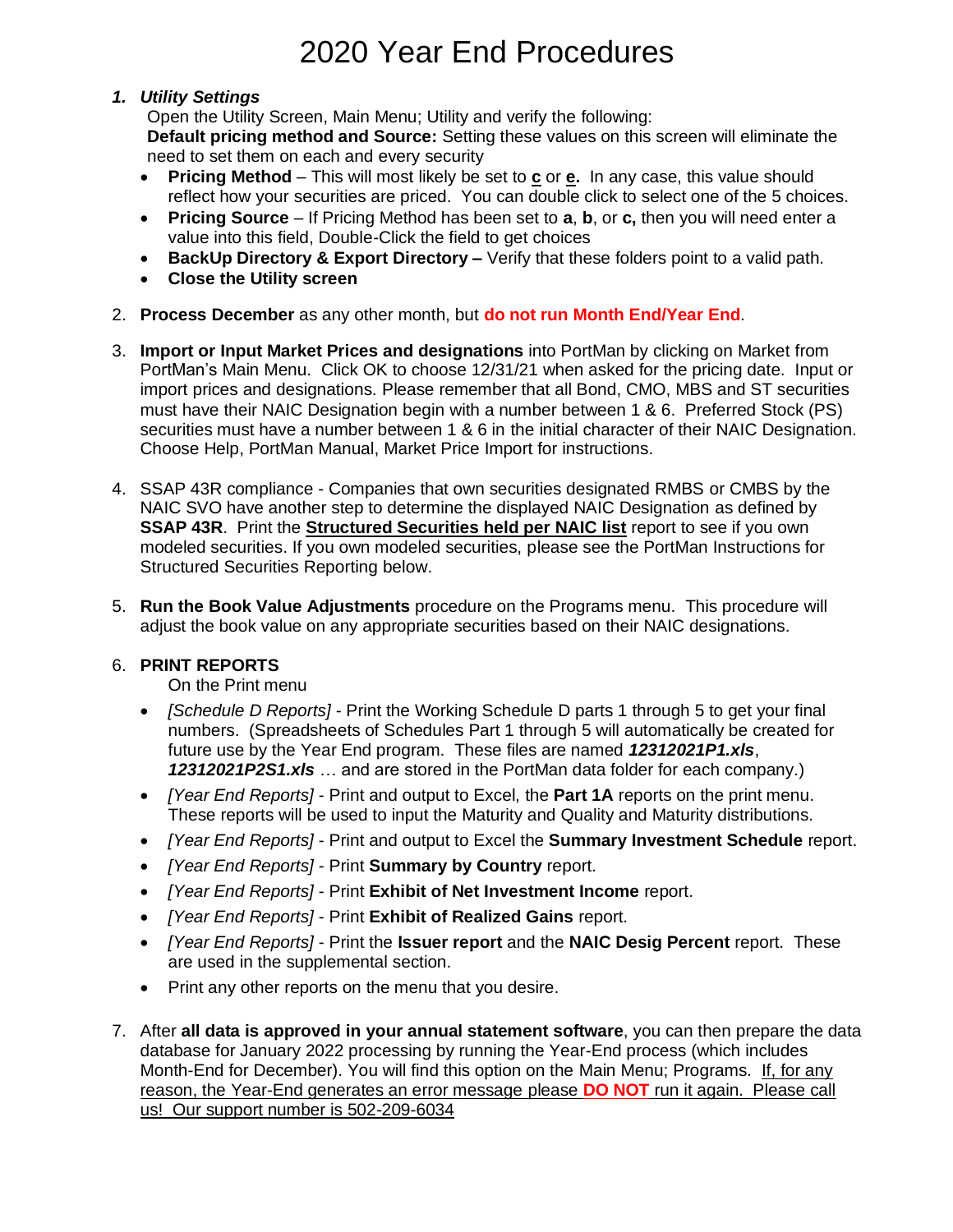# PortMan

# **The complete Schedule D solution**

# *Instructions to facilitate reporting of NAIC Structured Securities in PortMan.*

This document has been created to help you meet your obligations of properly reporting any structured securities in your portfolio. Following the steps below will help guide you through the process.

If you think you might have structured securities in your portfolio, we strongly advise you to read the NAIC information regarding them at:

#### [http://content.naic.org/structured\\_securities/index\\_structured\\_securities.htm](http://content.naic.org/structured_securities/index_structured_securities.htm)

For 2021 the NAIC has changed the requirements for NAIC Designations on Structured Securities slightly. In essence, Securities issued before 2013 will follow the same steps as below with the exception that the final Designation will be end with a FMR for a Residential Mortgage Backed, or a FMC for a Commercial Mortgage Backed.

For Securities issued after 2013, the NAIC will provide a NAIC Designation without making you follow the break-point analysis below. We were not able to get a sample file from the NAIC yet, but will get more information as to what they provide in the future. Get back in touch if you have questions.

To further help we've provided a way to test if you have modeled Non-Agency securities. Please do the following:

Determine if these instructions apply to you.

- i. Download and install PortMan version 2022.1.5 or higher.
- ii. Open PortMan and go the Print menu by Choosing File, Print from the Main Menu.
- iii. Print the report titled *Structured Securities held per NAIC List* located in the Year End Reports tab
- iv. If you have securities on this report, you will need to purchase the modeled information from the NAIC and follow the instructions on SSAP White Paper 43R in the NAIC Accounting Practices and Procedures Manual. If your report is empty these instructions don't apply to you, and you're finished.

If you do have securities on the report, you'll need to follow the directions below:

The first thing you'll do is buy the price grids for the securities on the report from the NAIC. The file from the NAIC will have 2 lines for every CUSIP, one for companies that maintain an AVR (Life and Fraternal companies), and one for companies that don't. The best thing to do is sort the file on the AVR or Non AVR column, then by the CUSIP column so you can easily work with the correct values for your company type.